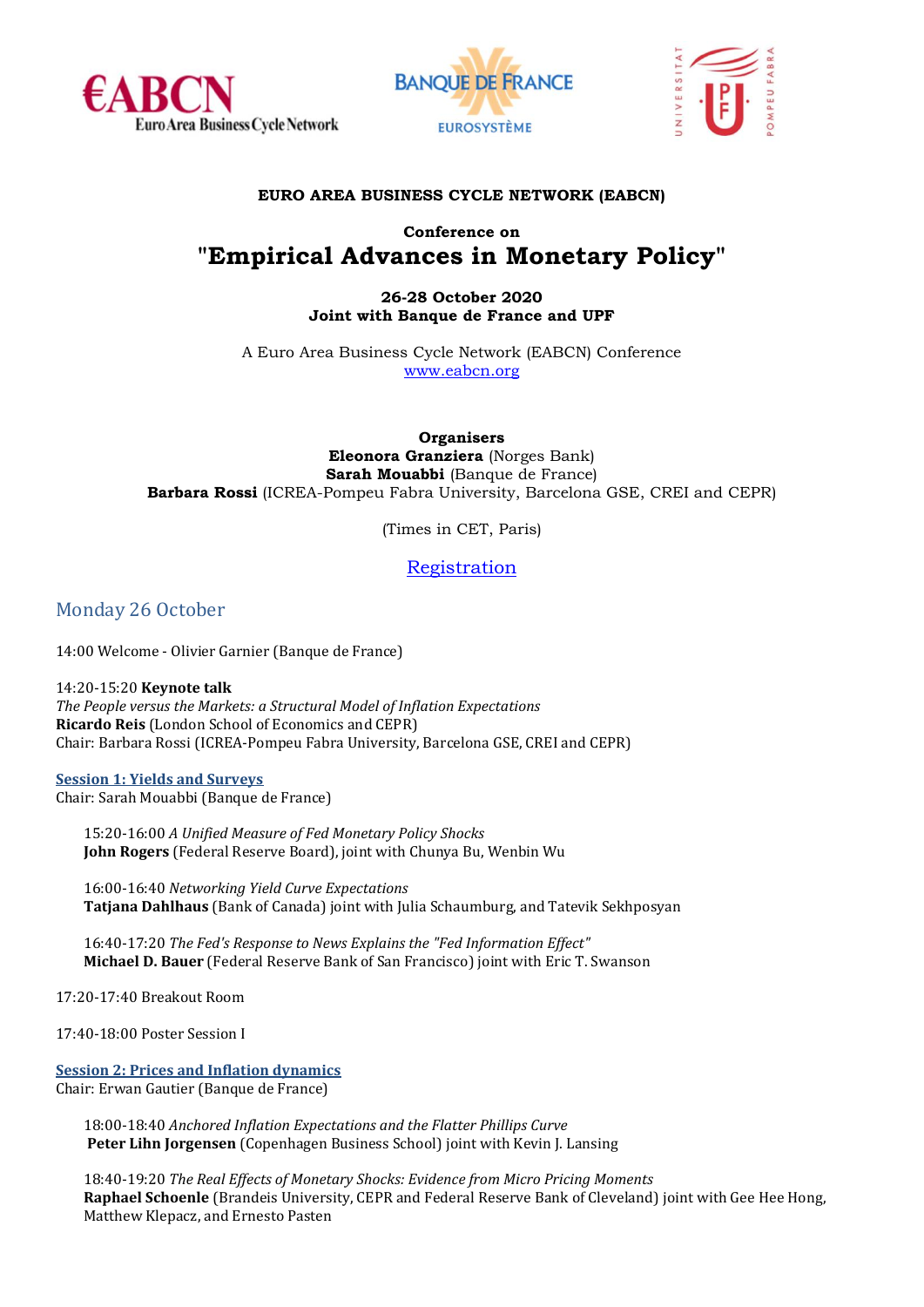# Tuesday 27 October

14:00-15:00 **Keynote talk**

*Exchange Rates and Uncovered Interest Differentials: The Role of Permanent Monetary Shocks* **Stephanie Schmitt-Grohe** (Columbia University and CEPR) joint with Martin Uribe Chair: Julien Matheron (Banque de France)

**Session 3: Methodological Advances**

Chair: Valere Fourel (Banque de France)

15:00-15:40 *Monetary policy risk: Rules vs. Discretion* **Irina Zviadadze** (HEC Paris and CEPR) joint with David Backus, Mikhail Chernov, and Stanley Zin

15:40-16:20 *Shocks and Frictions: A Finite Planning Horizon Approach* **Julien Matheron** (Banque de France) Stephane Lhuissier, and Sarah Mouabbi

16:20-17:00 *Identification at the Zero Lower Bound* **Sophocles Mavroeidis** (University of Oxford and INET)

17:00-17:20 Breakout Room

17:20-17:40 Poster Session II

#### **Session 4: Monetary Policy and Households**

Chair: Stephane Dupraz (Banque de France)

17:40-18:20 *Household Debt and Monetary Policy: Revealing the Cash-Flow Channel* **Roine Vestman** (Stockholm University) joint with Martin Flodén, Matilda Kilström, and Jósef Sigurdsson

18:20-19:00 *The Transmission of Monetary Policy under the Microscope* **Andreas Tischbirek** (HEC Lausanne, University of Lausanne) Martin Blomhoff Holm, and Pascal Paul

19:00-19:20 Breakout Room

**Session 5: Monetary Policy and Banks** Chair: Eleonora Granziera (Norges Bank)

19:20-20:00 *Why so negative? The effect of monetary policy on bank credit supply across the euro area* **Diana Bonfim** (Banco de Portugal) joint with Christian Bittner, Florian Heider, Farzad Saidi, Glenn Schepens, and Carla Soares

20:00-20:40 *Sticky Deposit Rates and Allocative Effects of Monetary Policy* **Farzad Saidi** (Boston University and CEPR) joint with Anne Duquerroy, and Adrien Matray

## Wednesday 28 October

#### 14:00-15:00 **Keynote talk**

*The Fed Takes on Corporate Credit Risk: An Analysis of the Efficacy of the SMCCF* **Simon Gilchrist** (New York University) joint with Bin Wei, Vivian Z. Yue, and Egon Zakrajsek Chair: Jean-Guillaume Sahuc (Banque de France)

#### **Session 6: Monetary Policy and Credit**

Chair: Anne Duquerroy (Banque de France)

15:00-15:40 *Crossing the Credit Channel: Credit Spreads and Firm Heterogeneity* **Ambrogio Cesa-Bianchi** (Bank of England, CFM, and CEPR) joint with Gareth Anderson,

15:40-16:20 *Credit Conditions and the Asymmetric Effects of Monetary Policy Shocks* **Ana Beatriz Galvao** (University of Warwick) joint with Andrea Carriero, and Massimiliano Marcellino

16:20-17:00 *State Dependence of Monetary Policy Across Business, Credit and Interest Rate Cycles* **Sarah Zubairy** (Texas A&M University) Sami Alpanda, and Eleonora Granziera,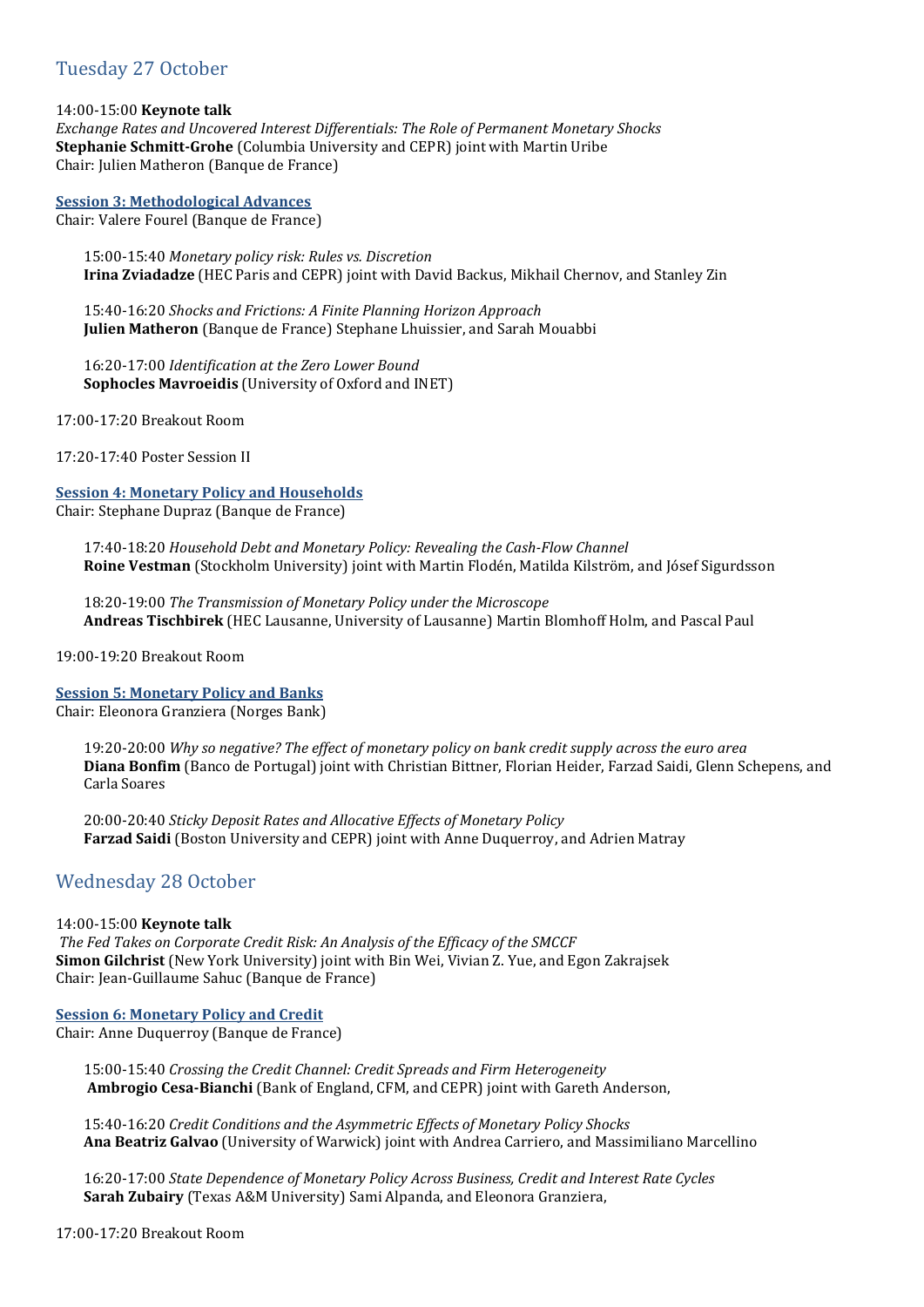#### 17:20-17:40 Poster Session III

#### **Session 7: Global Transmission of Monetary Policy**

Chair: Daniele Siena (Banque de France)

17:40-18:20 *Global Footprints of Monetary Policies* **Tsvetelina Nenova** (Bank of England CEPR and CfM (LSE)) joint with Silvia Miranda-Agrippino, and Helene Rey

18:20-19:00 *The Global Transmission of U.S. Monetary Policy* **Giovanni Ricco** (University of Warwick, CEPR, OFCE-SciencesPo and Now-Casting Economics) joint with Riccardo Degasperi, and Seokki Simon Hong,

19:00-19:20 Breakout Room

**Session 8: Optimal policy and efficacy of unconventional monetary policies** Chair: Benoit Nguyen (Banque de France)

19:20- 20:00 Optimal Policy Perturbations **Regis Barnichon** (Federal Reserve Bank of San Francisco and CEPR) joint with Geert Mesters

20:00-20:40 *Macroeconomic Effects of Large-Scale Asset Purchases: New Evidence* **Kyungmin Kim** (Federal Reserve Board) joint with Thomas Laubach, and Min Wei

#### **Poster Session I – 26 October**

*Natural Rate Chimera and Bond Pricing Reality* **Gavin Goy** (De Nederlandsche Bank) joint with Claus Brand, and Wolfgang Lemke

*The Upside Down: French Banks, Deposits and Negative Policy Rates* **Pietro Grandi** (Boston College and LEMMA) joint with Marianne Guille

*Perceived FOMC: The Making of Hawks, Doves and Swingers* **Klodiana Istrefi** (Banque de France) joint with Michael Bordo

*The origins of monetary policy disagreement: the role of supply and demand shocks* **João Madeira** (University of York) joint with Carlos Madeira, and Paulo Santos Monteiro

#### **Poster Session II – 27 October**

*Corporates' dependence on banks: The impact of ECB corporate sector purchases* **Joost Bats** (De Nederlandsche Bank)

*Monetary Policy and Household Net Worth* **Mathias Klein** (Sveriges Riksbank) joint with Martin Harding

*Distributional consequences of conventional and unconventional monetary policy* **Marcin Bielecki** (Narodowy Bank Polski) joint with Marcin Kolasa, and Michal Brzoza-Brzezina

*Stock market evidence on the international transmission channels of US monetary policy surprises* **Thomas Nitschka** (Swiss National Bank) joint with Tim D. Maurer

### **Poster Session III – 28 October**

*Effects of central bank communication on monetary policy transmission - A computational linguistics approach* **Nora Lamersdorf** (Goethe University Frankfurt) joint with Maximilian Dusterhoft

*Estimating the effects of the Eurosystem's asset purchase programme at the country level* **Martin Mandler** (Deutsche Bundesbank Justus-Liebig-Universität Giessen) joint with Michael Scharnagl

*Life Before Super Thursday: Chasing Central Bank Information Shocks* **Marco Pinchetti** (ECARES, Université libre de Bruxelles) joint with Andrzej Szczepaniak